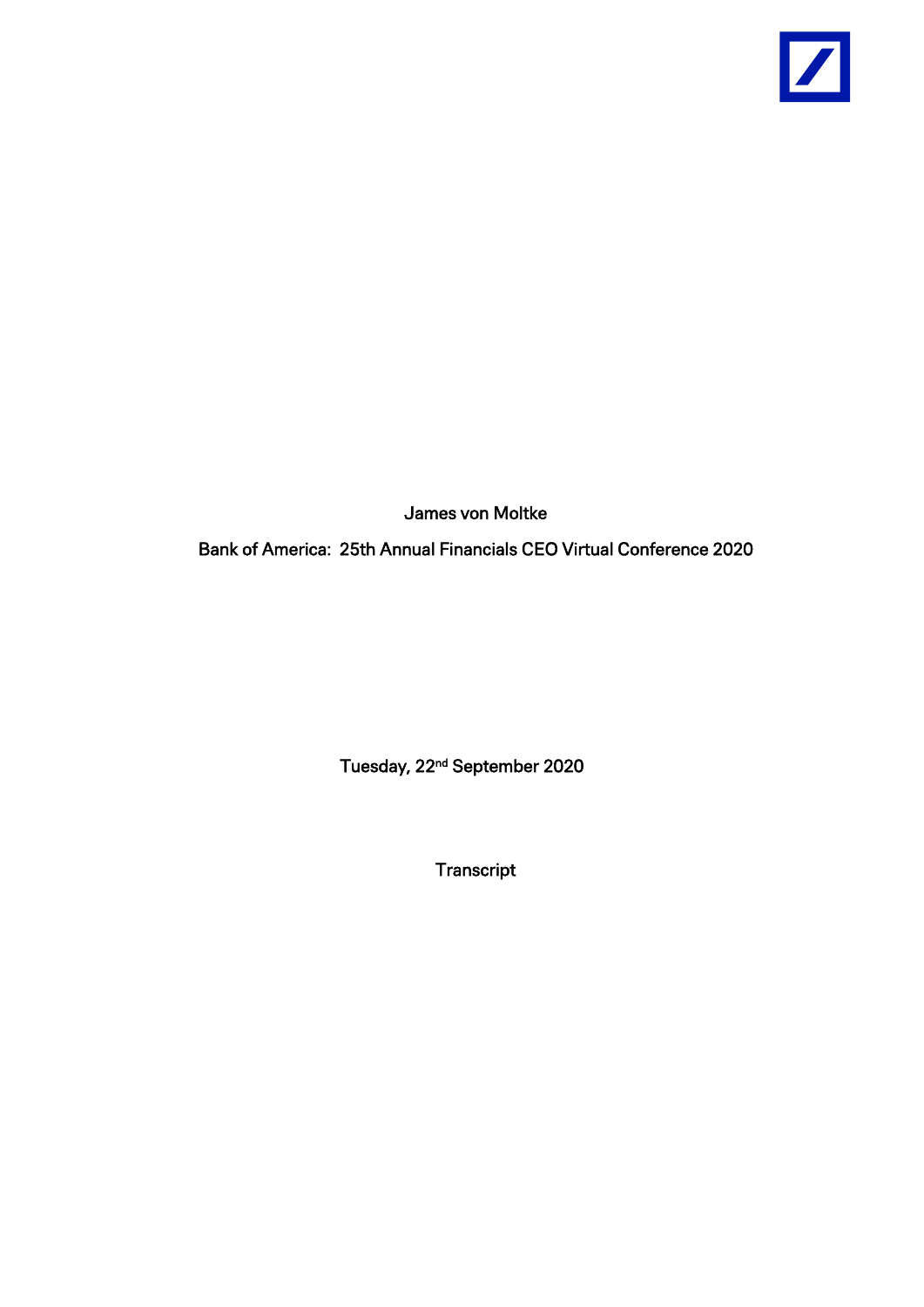

- Rohith Chandra-Rajan: Good morning, everybody, and thank you very much for joining us. I am very pleased to welcome James von Moltke, Deutsche Bank's CFO. James, thank you very much for making the time to be with us today. I would like to focus on the strategic challenges that face the sector. And clearly, there is a lot going on underway in terms of what Deutsche Bank is doing. But I wondered if I could, perhaps, start with an update on the current environment across your key markets in Consumer and Corporate?
- James von Moltke: Sure, Rohith. Thank you for hosting me today. I am delighted to be with you in this virtual format. Look, we are, in a way, fortunate. The spread of our business and I'll just talk about it from the perspective of the loan book is 50% in Germany more or less, about 10% in Asia, and 20% in the us. And so relatively speaking, the mix of our business is towards some of the economies that are doing, on a relative basis, reasonably well in this sort of Covid recovery period.

Now, of course, a lot depends on the shape of the recovery from here. We have gone through the sharp v that we all expected into Q2, into Q3. And now, the interesting question is the slope of the recovery from here. I think we all now expect that we won't recover the level of GDP that we left at the beginning of 2020, perhaps, until at the end of '21 or into '22, and naturally, that has an impact on our business.

If I break it down by businesses, though, I have to say, we are seeing encouraging signs. If I start with the Private Bank, for example, whether it is in the investment product area or in mortgages, we have now recovered to a level above where we were last year in terms of production at this time. And so we are encouraged by that recovery. Consumer lending has been a little bit slower to come back but we are seeing a recovery in there as well relative to Q2.

In the Corporate Bank and that is the second of the businesses that we have that is particularly impacted by interest rates, we are also seeing some encouraging signs, whether it is commercial lending in Germany, the level of transactions or transaction volume that we are seeing in our payments business that is up in the high single digits year-on-year. Those were encouraging signs of momentum.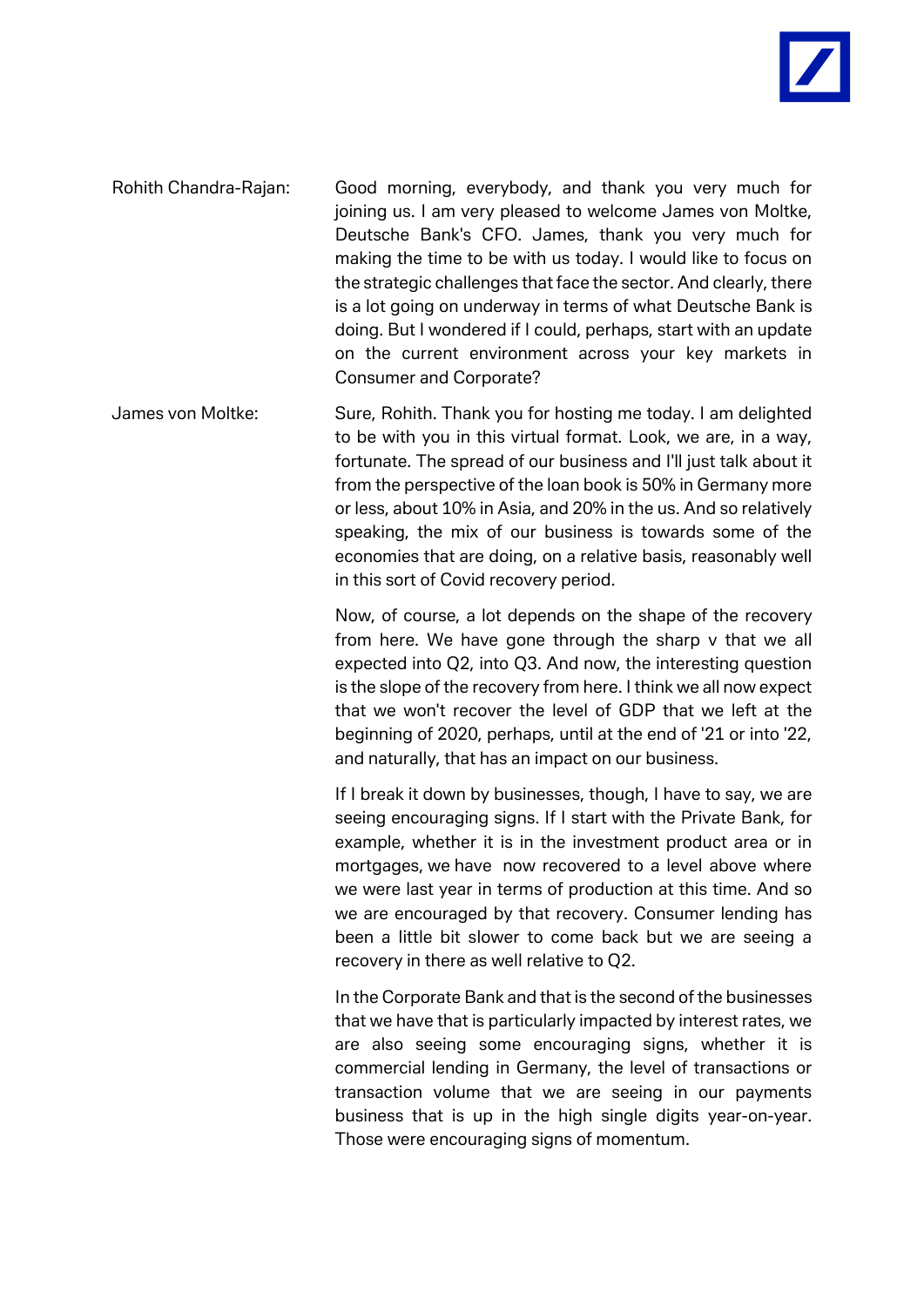

And then, of course, as you have seen, the industry had, I think, a strong year across a range of investment and banking product areas, which we've, of course, participated in as well. You have seen very strong first-half performance in our Investment Bank, and that has been very encouraging to us. And equally, the Asset Management business regained inflow in the second quarter at about  $\epsilon$  9 billion, and a total of  $\epsilon$  45 billion increase in assets under management in the second quarter. All of those things are encouraging signs in the business, notwithstanding the very unusual environment we've been in.

I do not diminish the challenges. As you said at the outset, interest rates represent a significant challenge for our industry but what we are doing is, in a very focused way, working to offset and overcome that particular challenge.

- Rohith Chandra-Rajan: Thank you. And I guess M&A has come into sharp focus in the sector over the recent days and weeks. Do the regulators comments about the potential use for bad will change your views on that as all? And then, I guess, on a couple of specifics, how are you thinking about Commerzbank and, perhaps, prospects for your non-German, European businesses?
- James von Moltke: I will, as always, avoid being specific about M&A commentary. We have been, I think, pretty consistent in our public statements on this, which is, we do expect consolidation to pick up in Europe. The European banking market is more fragmented. That is particularly true in Germany. And we think that the industrial logic of bank mergers, the need to achieve greater scale, at least among the larger banks, is appropriate or valid industrial logic.

Of course, for Deutsche Bank, we have been focused on executing on our own strategy, and we think that strategy would prepare us to engage in merger activity when the time comes and the right opportunities arise. So we are expecting this wave but we are also working hard to prepare on our side.

Again, I don't want to go into specifics, but I guess two things to say. One is domestic M&A in Germany, as you saw with our decision last year, frankly presents some challenges because of the specific structure of the German market. We took the view last year that executing on our own strategy was the most value-enhancing strategy for our shareholders, and we think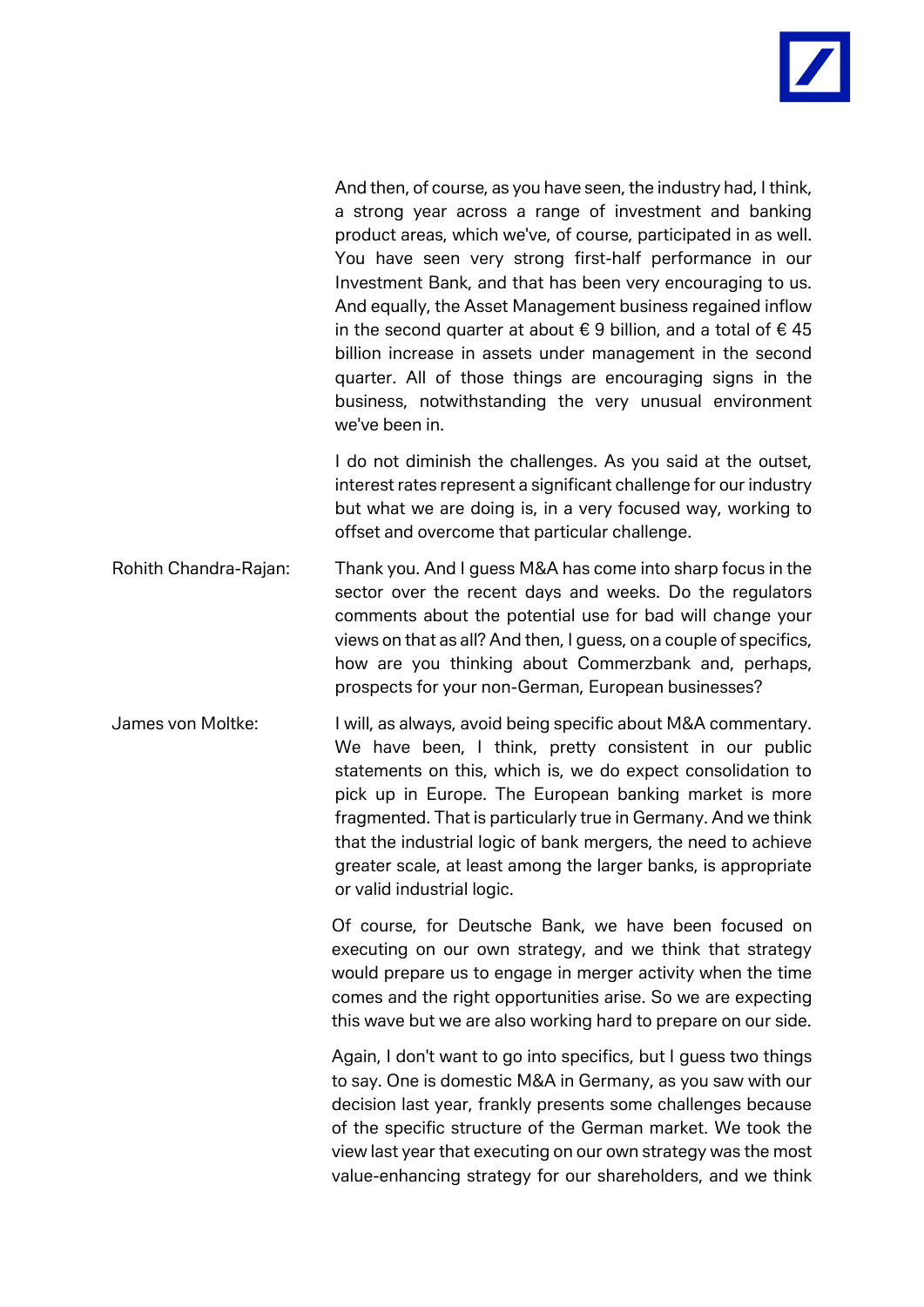that the last 12 months or 18 months have proven that to be true.

And then, there are going to be, from time to time, more opportunistic situations that we pursue, where we are very focused, again, on executing the strategies in our core businesses. But within those businesses there may be more opportunistic ways to grow or accelerate the execution of those strategies. And so from time to time, we will likely have a look at smaller opportunities.

- Rohith Chandra-Rajan: Thank you for that. So I mean, you mentioned your strategy, and there is clearly a lot of work underway there. I am just wondering in terms of execution, particularly coming through this year, how has Covid impacted your ability to execute that transformation in this environment and achieve your longerterm goals? And I think you are still reiterating your headcount targets for the year-end, despite the slowdown that there was in execution of that in the first half of the year.
- James von Moltke: Sure. Rohith, we have been very focused on, not allowing the Covid environment to set us back in terms of our restructuring, the transformation of a company. And so very deliberately, we have maintained the focus. We have been executing with real discipline across the company on the transformation actions, the milestones that we had set out for ourselves. My colleague Fabrizio Campelli, who runs our transformation office, talked about it much earlier this year, how we divided, we articulated our overall transformation strategy into as many as 60 or 70 sets of deliverables, and we are tracking in a very focused way on executing those things.

One piece of evidence for that is our cost trajectory. Where last year, in 2019, we took out  $\epsilon$  1.2 billion of costs and achieved our targets for that year. This year, we had a target of removing another  $\epsilon$  2 billion of expenses from our cost base against a target of € 19.5 billion, and we are well on track to doing that.

In an odd way, the Covid environment has, if anything, sharpened the execution focus. And I think we demonstrated that in Q2 with a series of announcements and actions that we have taken as a management team. So we are very proud on the basis or in our ability to keep that process on track.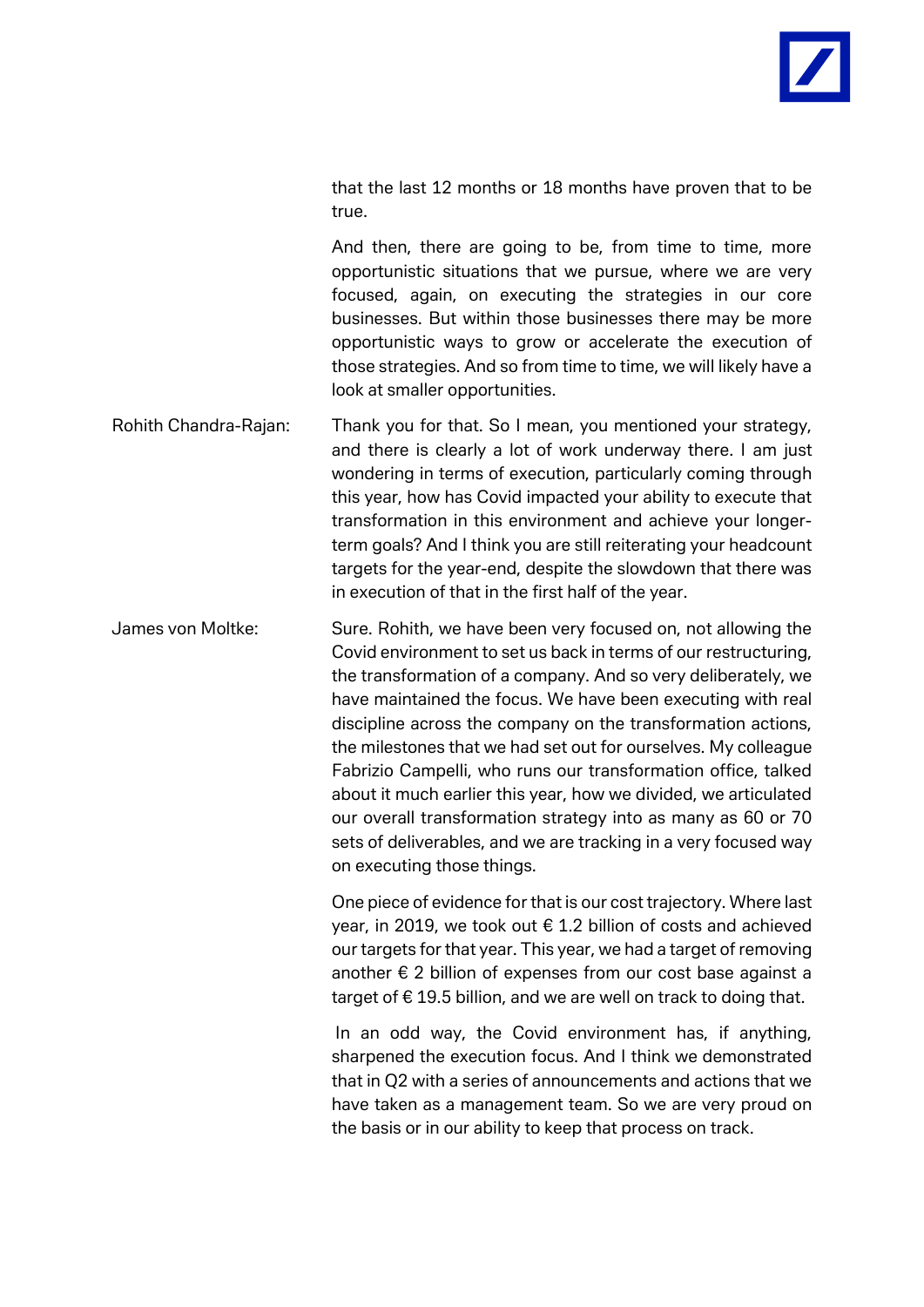

You mentioned headcount as part of the puzzle. We don't have a specific target for the end of this year. When we announced our restructuring back in July of last year, we set out a target of 74,000 full-time equivalents for the end of 2022. That implies a glide path and I would be lying if I didn't say that the last couple of quarters have probably set us back a little bit against that glide path. That means that we have got to work harder to regain the glide path. And of course, as you would expect, that has been an area of focus for us over the last several weeks and months.

The hiatus in involuntary separation that we announced that we would do early in the Covid environment was only for six weeks. We think it was appropriate. I think today, the larger challenge is lower levels of attrition in the business and across the company.

As you would expect, the Covid environment has caused people to be a little bit less mobile, and we are seeing that in our attrition statistics. And that means that we need to work a little harder. It may be a little bit more expensive, in terms of restructuring and severance charges, for us to get to our goals in 2022. But as I say, we remain just as focused on execution as we were prior to the Covid pandemic.

Rohith Chandra-Rajan: Thank you. So continuing, I guess, on the cost theme, you have talked in the past about looking for ways to accelerate the cost reduction. I wonder if you could just expand a little bit on that in terms of what sort of areas you are looking at and how significant that could be.

James von Moltke: I will start with the more obvious ones that I think everybody is seeing, which is less travel, entertainment, marketing expense that we are obviously seeing in our numbers this year. And as we look forward to 2021 we would like to continue to carry some of that benefit forward based on changes in behaviour and the amount which our people travel, the amount of usage of telecommunications both for internal and for client-facing interactions.

> I think the second area of real focus for us would be occupancy, so our real estate footprint. When we announced our strategy a year and a little bit ago, there was a relatively sizable goal that we set out in terms of overall footprint reduction. But we said that over the period to 2022, occupancy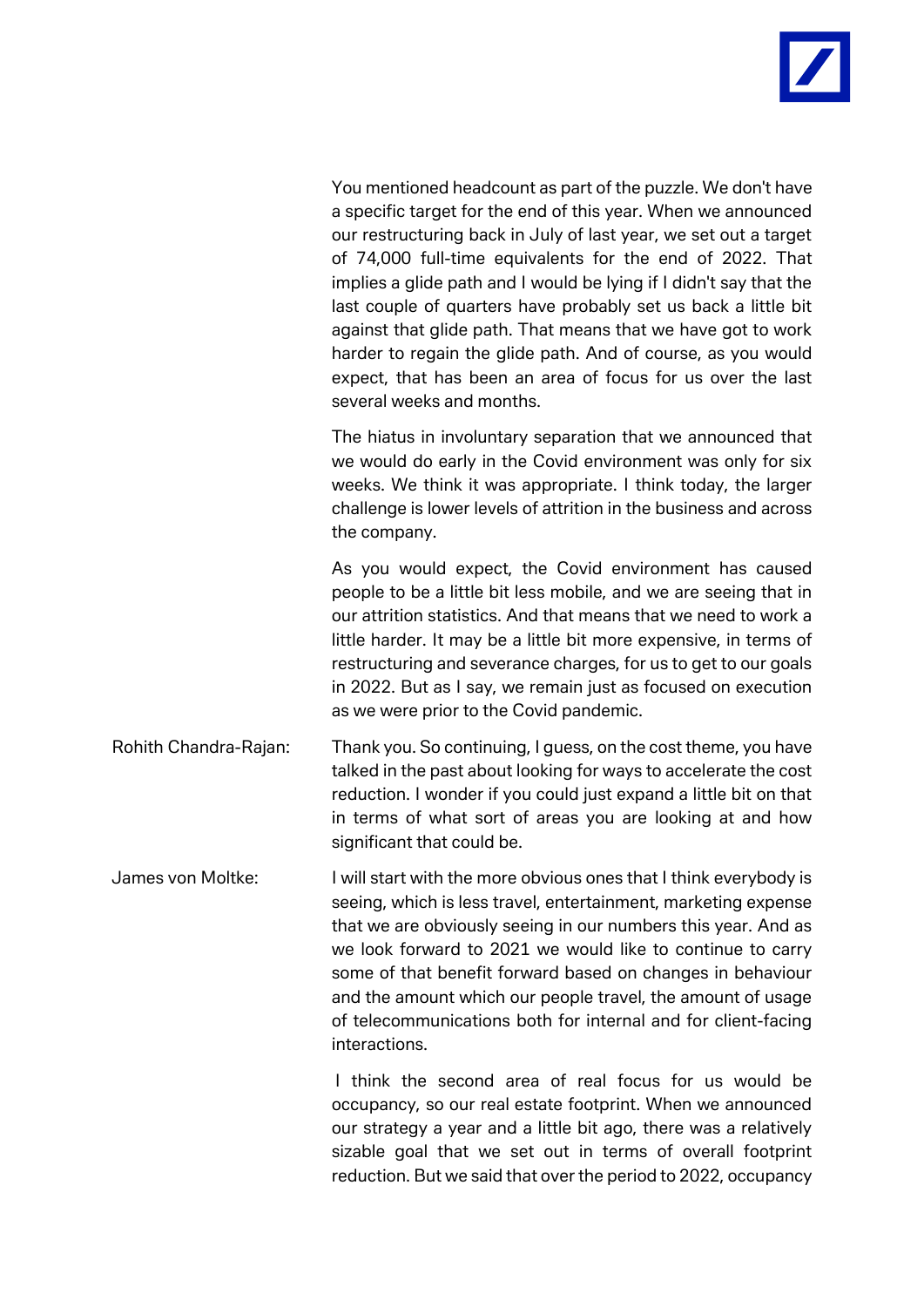

expenses would be basically flat, and that is because we are entering into a sort of a double lease period associated with two major properties that we will go into in the next couple of years, one in New York and one in London.

As we look more carefully at our real estate portfolio andrevise some of our assumptions and become more aggressive about how we want to use the space, given what we are learning now about the way the workforce will choose to engage and choose to work every day, we think there is some opportunity to actually bring occupancy down as well. And it goes beyond those lines, but those are areas of real focus at the moment.

Rohith Chandra-Rajan: Thanks for that. And I guess another significant part of the transformation program is the Capital Release Unit. I guess progress there in the first half of the year was a bit slower than might have been expected. So just wondering what your expectations are for the full year. Do you think you will be able to execute the plans as intended by the end of the year? So is that on track, and what that means in terms of sort of RWA reduction, leveraged capital, and any impact on earnings?

James von Moltke: We remain very focused on delivering our end-of-year RWA target of € 38 billion in the Capital Release Unit. As you say, the first half was a little bit slower against that glide path, but underlying progress was actually quite encouraging.

> And when I say "underlying," it meant that the de-risking actions that we executed, meaning positions that we exited during the first half, represented about  $\epsilon$  5 billion of RWA relief. And that was offset, though, by some increases, about  $\epsilon$ 2 billion in, if you like, Market Risk RWA principally, and some small amount of credit risk RWA that came with the change in the environment. So the net number that you saw was a little bit lower than what we actioned during the first half.

> I think that is temporary and so we will catch that up at some point in time as markets normalize. But we remain focused on, that year-end target, which means we need to work a little bit harder. We are progressing in that deleveraging exercise, derisking in the CRU in a very encouraging way. We have ongoing auctions across the various books that we have in CRU, typically in small size that you don't really see in the marketplace but with very engaged counterparties who have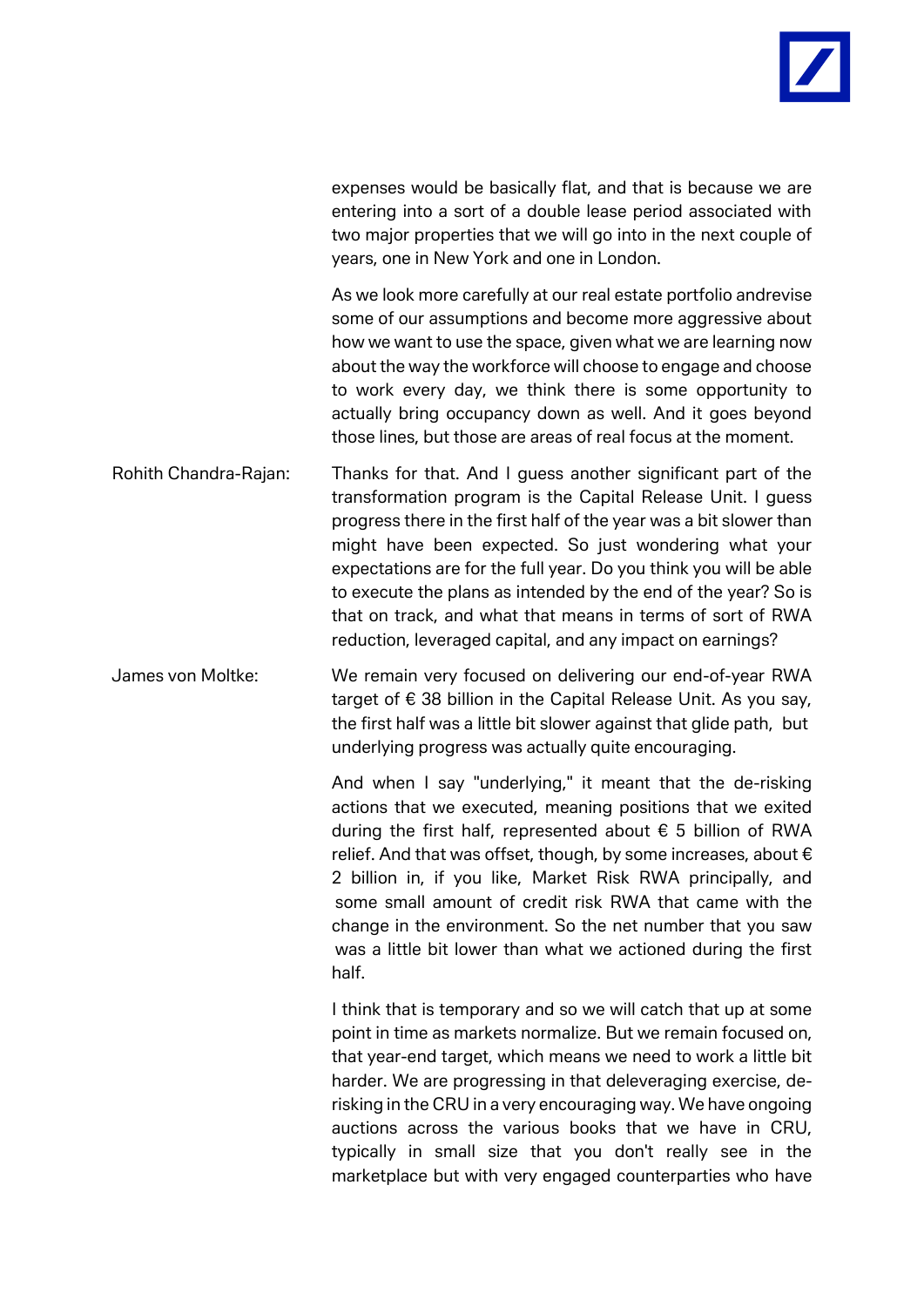grown used to the sort of supply that we put out there. And we have been on the whole, very pleased with the results of that.

So short version is we remain on track. You see a little less of it because of these dynamics but we are very focused on that capital release. I will say one other thing, Rohith, just going back to the Q2 results. We did say at that time that we were behind our leverage exposure a glide path in the CRU, which we think we will recapture next year, including with the transfer of the Prime Finance business to BNP Paribas. But I would add that we have taken that down by about 60% since we announced the restructuring, or almost  $\epsilon$  170 billion in leverage exposure.

So we have made really good progress, and we have indicated that we expect to take about 10 to 15 additional off the balance sheet in leverage exposure over the next couple of quarters. So we think continued very solid progress in Capital Release Unit.

Rohith Chandra-Rajan: Thank you. And another key area of the transformation was investing in the control environment. Could you talk about how that is progressing and what the current areas of focus are?

James von Moltke: Well, I think really well. I think the external sort of visibility that you might have is the resources that we have put to work there. So in the past several years, we have essentially tripled the resource, whether that is expressed in euro terms or in fulltime equivalent terms. And in the case of anti-money laundering or AFC, anti-financial crime, we have quadrupled the resources. So we think we are investing, and we are doing so visibly.

> We need to see the benefits of that in terms of an improved control environment and we do every day see the improvements in our surveillance capabilities, in our reporting capabilities, also across policy and technology. So we are we are executing on a multi-year plan and are pleased with the progress that we are seeing.

> Of course, some of that is hard to see tangibly on the outside, but I think the measures you see in terms of regulatory events that speak a little bit to the control environment, by and large, they have been in the right direction in the past year or two. With the SREP decision late last year on the part of the ECB expressed confidence in the direction the company was taking,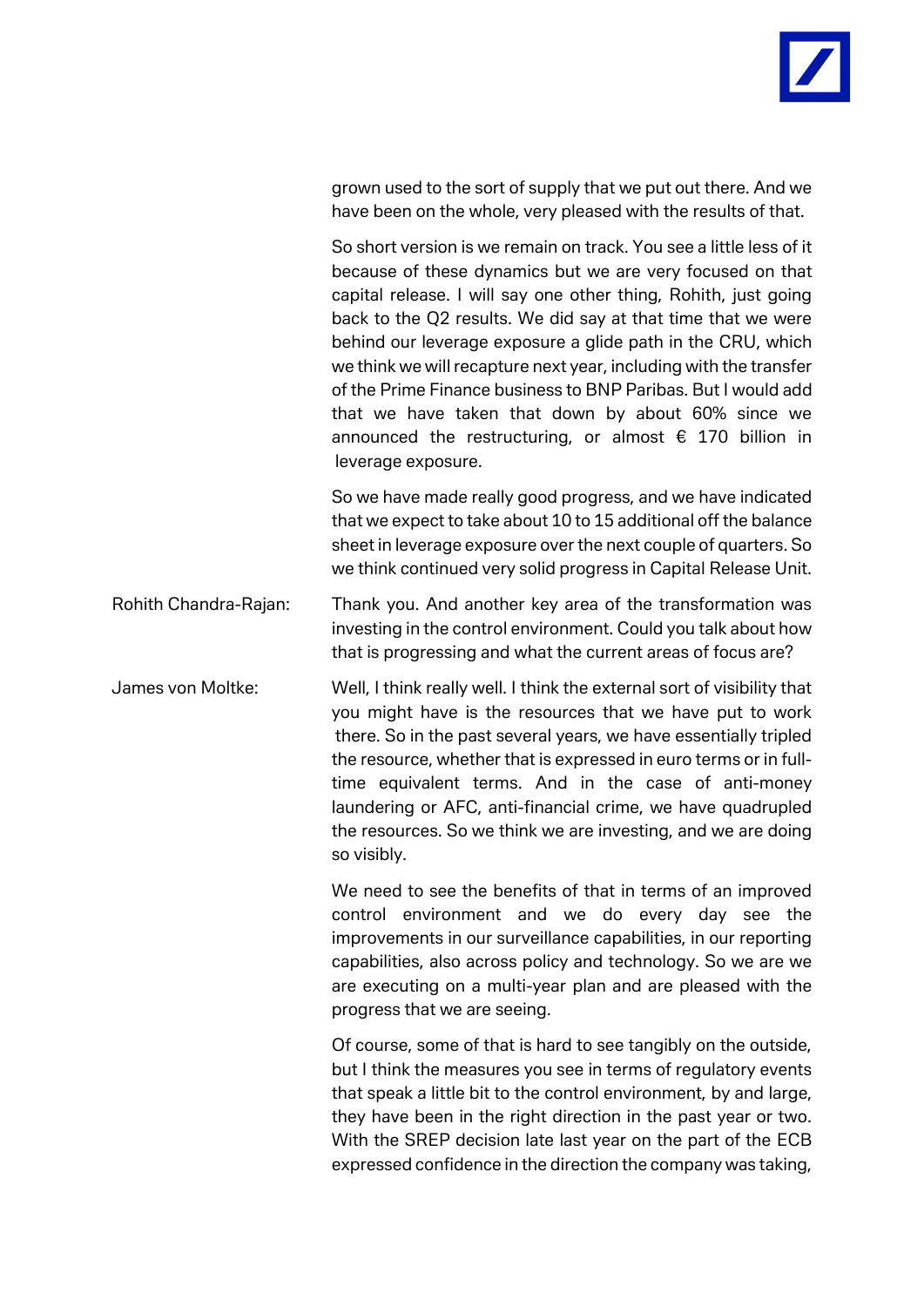and also the CCAR pass in June was a result, we were working hard to achieve with the Federal Reserve. Impossible to line those up, necessarily, one by one but I think evidence of forward movement as we as we address improvements in the control environment.

Rohith Chandra-Rajan: Ok. And if we could then move on to revenues. Again, a key area of focus. Obviously, Investment Banking was strong across the industry in the first half of the year. How much do you think that was a pull-forward of feature revenues, or are you anticipating ongoing structural change in the industry?

James von Moltke: We did right at the outset, we saw real momentum in our businesses in the investment bank. And that is in part our participating in a more favourable environment in the first half of this year. It is in part delivered by the improved focus that we have since announcing our restructuring. So our businesses and the Investment Bank are much more focused in terms of the clients, the client perimeter, who we do business with, and also the product capabilities. So we think that the restructuring last year actually positioned us better to participate in the improved environment.

> If I look forward a little bit, the third quarter has seen some of the momentum carry through from the first half, which is encouraging. Even as the market, as you have seen in terms of volatility and bid/ask spreads, has begun to normalize. That said, as you saw with some of the guidance that our competitors gave last week, the investment banking revenue environment has continued strong.

> I think if I put us on a relative basis to that guidance, if you take the average probably, at this point, at least in line with or ahead of what our peers have guided so far. And so that is encouraging. Again, for us, part of it is our own race, and the franchise improvement that we have seen which we are hopeful will carry forward into future periods even as the market environment normalizes. As to your question, Rohith, about pull-forward, always hard to tell. Of course, some of the financing activity won't be repeated at the record levels that you have seen in recent months, but equally, the benefits of volatility and bid/ask spreads doesn't necessarily tell you that the future will be demonstrably worse. And actually, some of the corporate activity, you know, is a reflection of corporates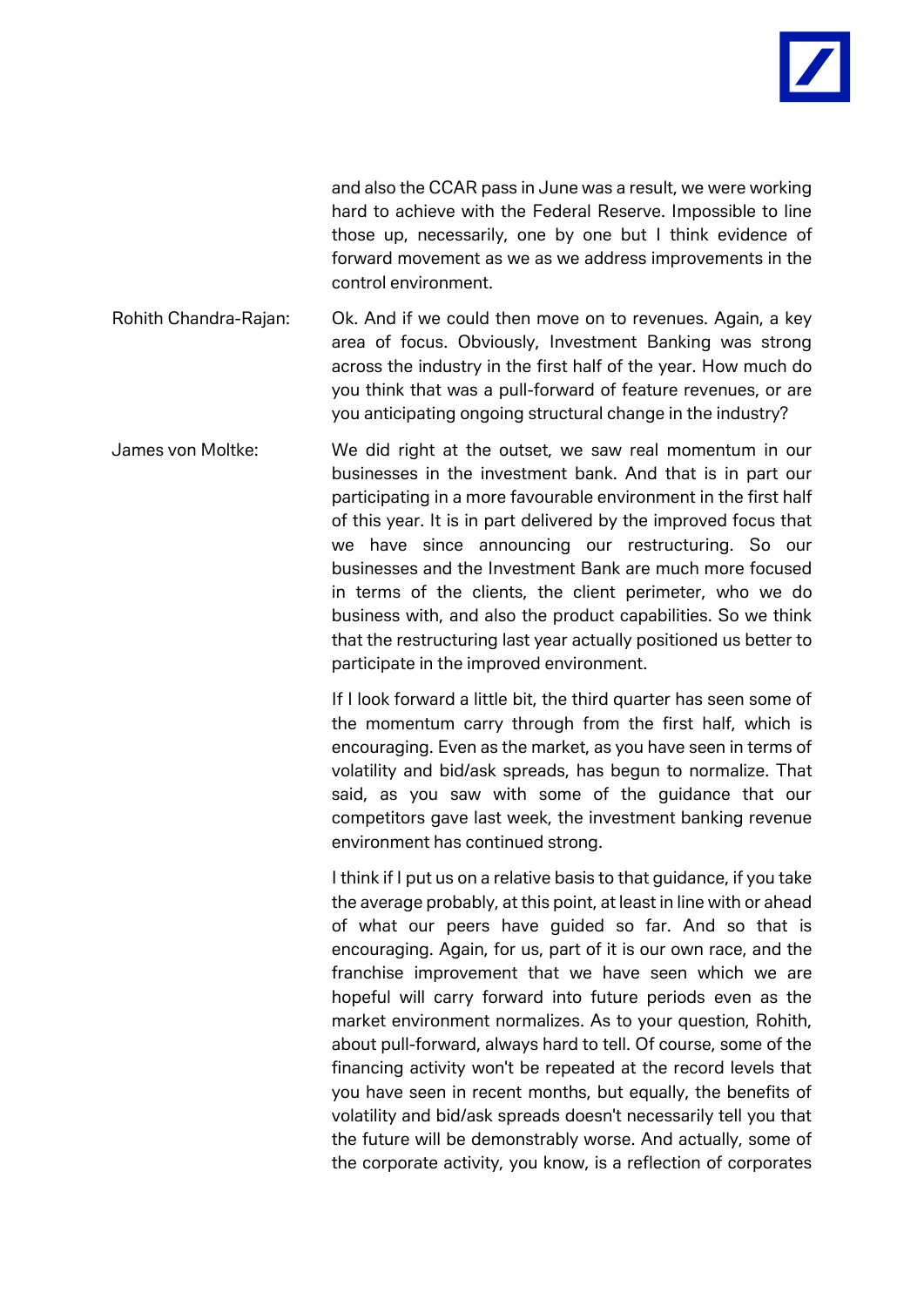

adapting their strategies and their capital structures to the changed environment.

Rohith Chandra-Rajan: Thank you. And more broadly across the business, the Investor Deep Dive last December flagged your ambition to grow revenues. Clearly, interest rates are a challenge and have become more challenging so far this year. So can you talk about the progress that you have made so far in terms of offsetting some of those headwinds and being able to grow the revenues, and then, also, how you might tackle the emerging increase of increased headwinds in terms of interest rates?

James von Moltke: I agree with you, Rohith, that it is a critical part of the story and the path for us, no question. I think over the past year or so, I think we have put a lot of the concerns that investors originally had to rest. I think we made the strategy decisions that were the right ones for the company. We have executed against our cost path over time. We have demonstrated an ability to manage capital to or above the levels that we laid out at the time. And we are continuing to manage credit, I think, carefully in a very difficult environment.

> So with all of those sort of investor factors ones that we have been working hard on, revenues becomes a critical part of the path from here towards our goals for 2022, which was a return on tangible common equity of 8%. Now there is no question that the environment has been more difficult than we might have expected a year ago July. And in particular, the interest rate environment has been has been a challenge.

> And so as you say, at the Investor Day last year, the businesses articulated, for each of the businesses, strategies to begin really growing revenues, to get on the front foot with clients and within our franchise. And it has been gratifying to see this year how the businesses have remained intensely focused on those strategies. So to throw out a few examples, we talked a lot about deposit repricing in the corporate bank and the private bank.

> We have been executing on that and we intend to continue executing on that. Corporate Bank articulated strategies around Asia growth, fintech growth, the payments strategies. And we have made, real progress executing on those strategies. In the Private Bank, the investment product area is a key growth opportunity. But even so, it doesn't take that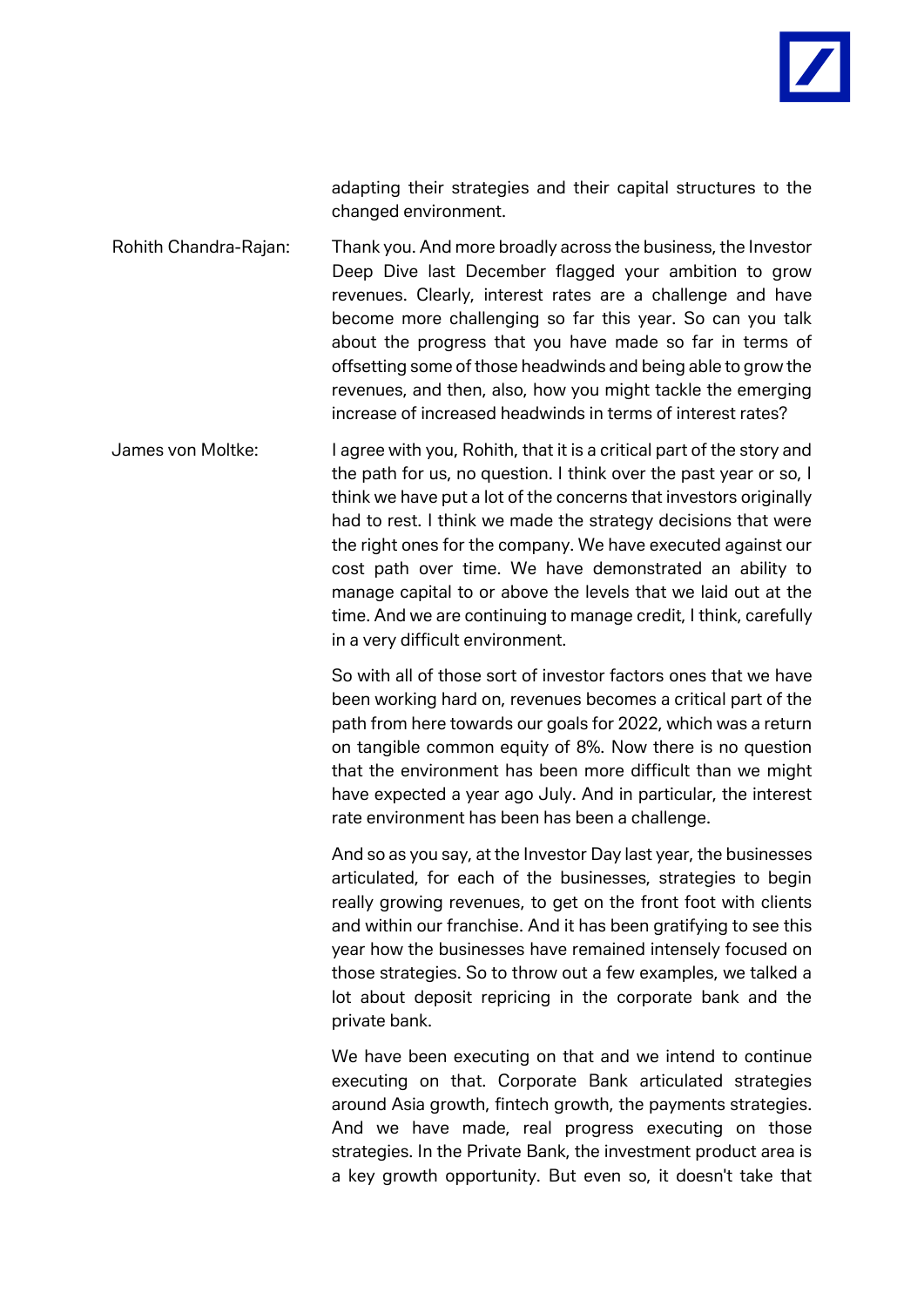much revenue growth in the Private Bank to deliver on its returns objectives, because a bigger part of the story was expenses. Nevertheless, working very hard to execute on their strategies, as you've also seen.

The Investment Banking question, as you say, is pulled forward in a market environment in the next couple of years but to my point about the franchise focus, we are very encouraged with the momentum. And then, Asset Management is continuing to execute and is performing in line with our expectations at this point for the year.

So if I put all that together, I do see it as execution on track with or ahead of our expectations, despite the fact that the environment has changed and, clearly, interest rates have represented a challenge. We talked in the second quarter earnings about the last 12 month revenue level, and that was at € 23.7 billion of revenues in the 12 months to June 30, 2020, in the Core Bank.

Now, we have negative revenues for the time being in the Capital Release Unit but we think that that 23.7 number was an important number in terms of defining the gap between where we are today and our aspirations for 2022. And so we are continuing to work intensely on formulating the strategies to get there and on executing them.

- Rohith Chandra-Rajan: So does that mean that you are despite the changes in the environment, you are still confident in terms of meeting that 8% RoTE that you just mentioned? Or do you think there is a need for additional restructuring on top of what was initially indicated last December?
- James von Moltke: It's the key objective that we are working towards as a management team. So as you would expect, every quarter, we are tracking performance against our plans and expectations. And then, in the annual planning cycle, we will work in a deeper dive with all of the businesses and areas to make sure that we remain on track in terms of all of the aspects of that path whether revenues, costs, capital, and the capital allocation, and, otherwise, balance sheet usage. So that is a process that we are very intensively involved in.

It naturally is the case that there have been pressures. And we talked about that, a year ago when the first leg down happened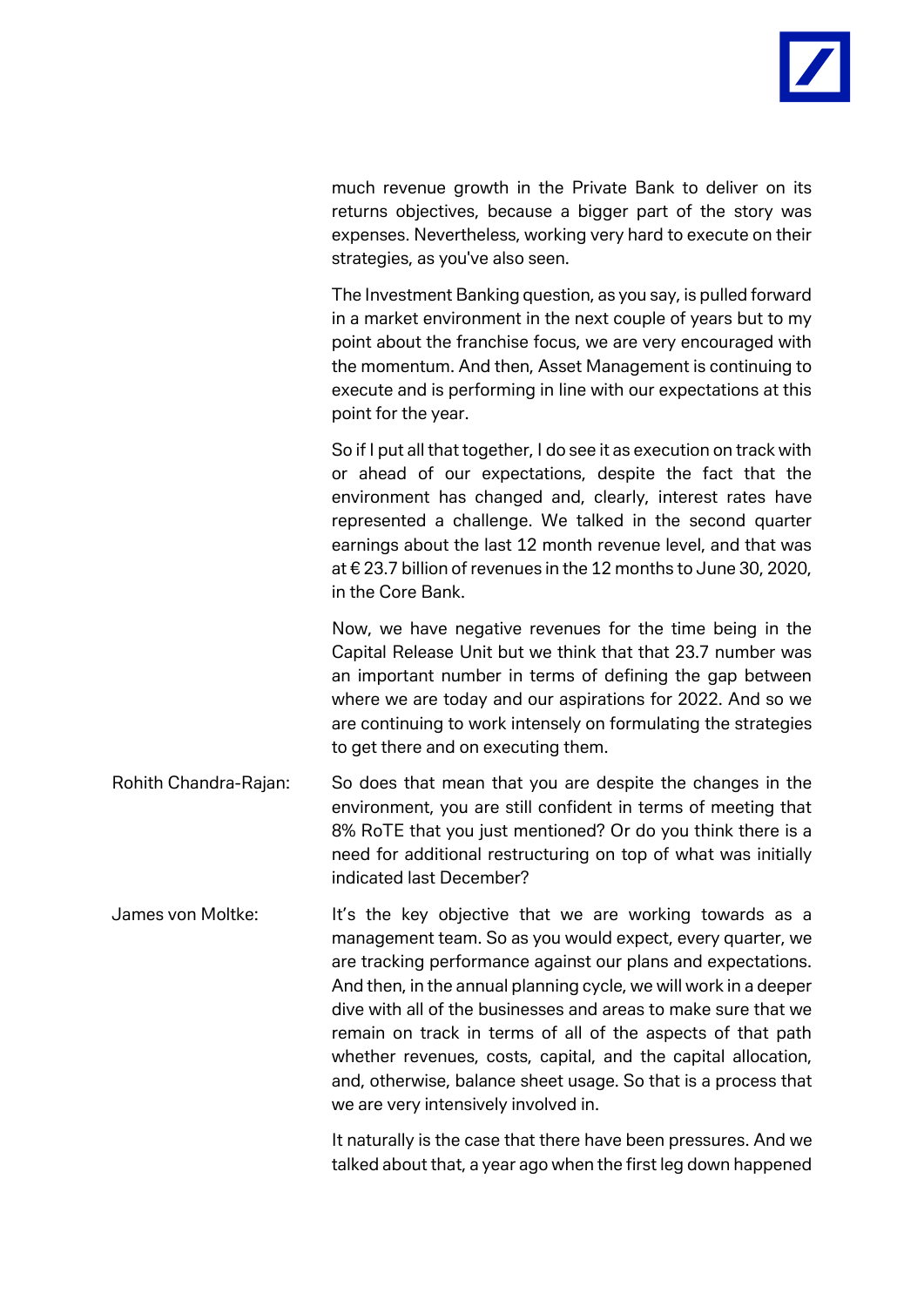

in the revenue environment because of euro interest rates. And I think we demonstrated over the past 12 months that we were able to offset that, again, by executing on our plans and our strategies. So that will remain a key focus, and absolutely, the revenue growth picture that we need to achieve is the top of the funnel, if you like, or the key element of getting to the 8% target that we have set for ourselves in '22.

- Rohith Chandra-Rajan: Thank you. And if I can just come back to net interest income for a moment, can you talk about your TLTRO III strategy in terms of what you have drawn, and how you are deploying it, and what the earnings impact you expect from that is?
- James von Moltke: Sure. Look we drew € 30 billion in June in the new facility. Some of that was rolling collateral from the older facility into the new facility. And we indicated an expectation that we would draw the full amount of the allocation or our eligibility of TLTRO III given the incentives that were built into that program.

Over the life of the program it's always a little bit difficult to measure but over the life of the program, if you compare it to three-month euribor, and you assume that we meet all of the targets around loan growth that are built into that program, we would think it conveys a benefit of about € 250 million, again, relative to that reference rate which is helpful in the environment that we are living through.

By and large, we are seeking to replace other liabilities on the asset side while we also grow the loan book as much as we can prudently in the current environment. So we think it's been a very well-constructed program for the banking industry, and I think we signalled very early on that we intended to draw it to its fullest and deploy it on the balance sheet as effectively as we can.

Rohith Chandra-Rajan: Thank you. An area that was clearly much in focus in the first half of the year and, I think, still is very much at the forefront of people's minds, we are thinking about near-term asset quality. And your coverage levels are substantially lower than many of the European peers but what gives you the confidence that despite that, those lower levels of coverage, that the impairment charge could fall materially in the second half of the year?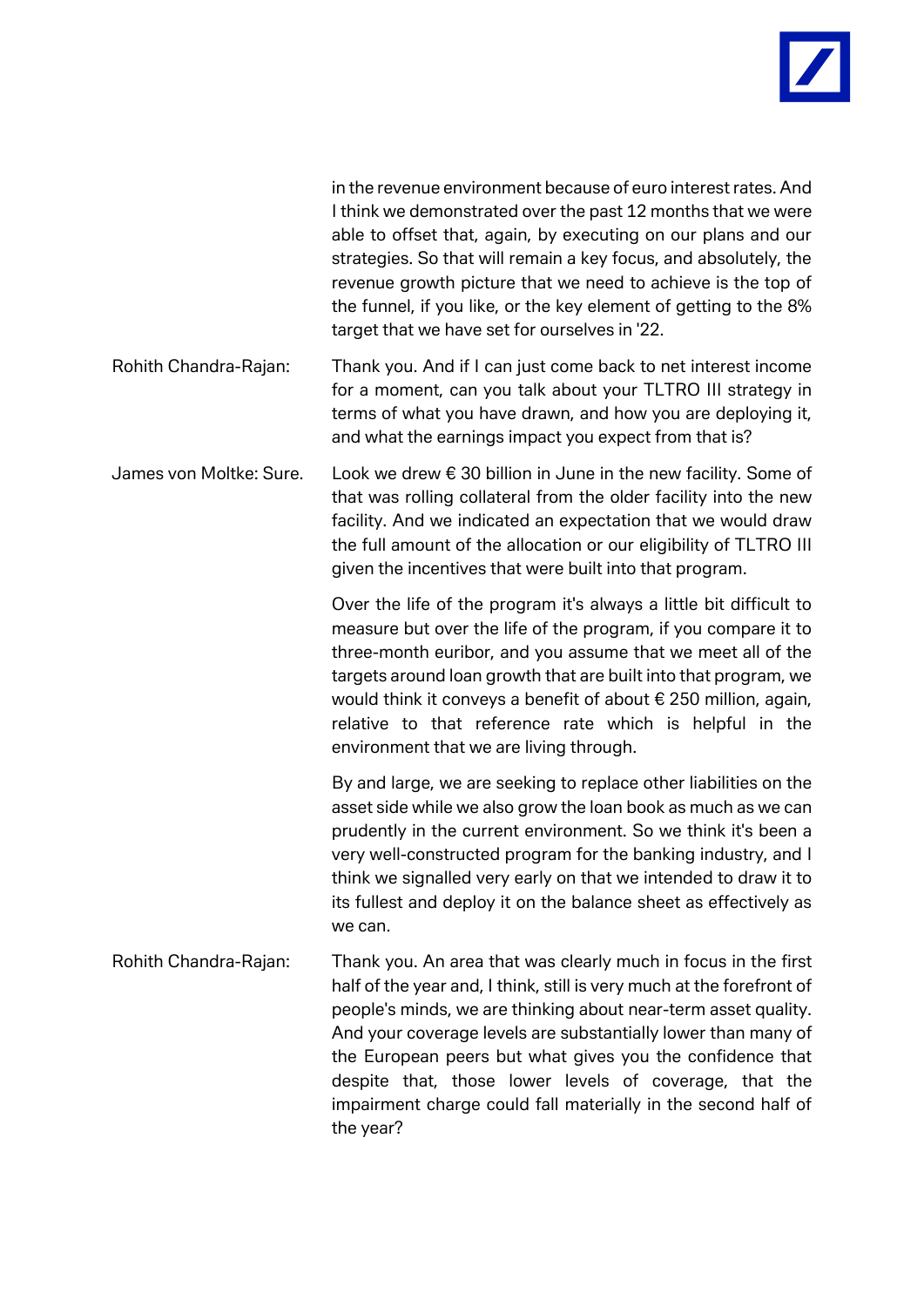James von Moltke: Look, what I would say at this point is we provided guidance back in April of what we expected the credit loss provisions to be for the full year, and that guidance was 35 to 45 basis points of loans. We actually reaffirmed that guidance in June, when Stuart Lewis and I did a risk deep-dive on the 18th of June, and then, again, with 2Q earnings. So we have we have remained very consistent in our guidance, and we remain that today. I would reaffirm that same guidance, as I sit here towards the end of the third quarter, that that remains our view.

> Now, if you just do the math of what that 35 to 45 basis point range is and actually, realistically, at this point, take the upper end of that range it would suggest that after taking about  $\epsilon$  1.3 billion of provisions in the first half, we would run in the second half at about € 500 to € 700 million. And that remains our base case expectation. If I translate that into where we would expect to be in the third quarter, based on what we're seeing at the moment, it would probably be about € 300 million of CLPs in the third quarter.

> So the short version, Rohith, is we remain in terms of the portfolio evolution going all the way back to April, we remain very much in line with our expectations at the time. Naturally, we are watching very carefully how the portfolio evolves and the credit cycle evolves. Back in June, in the risk deep-dive, we focused in on the set of industries we think were most impacted by the Covid environment. And naturally, we are looking at that portfolio very carefully running stress tests, looking at individual credit events with our clients, and then, on a portfolio basis, also looking at the private bank portfolios.

> As I say, it's been tracking more or less as we have expected. And so as we sit here today, we would simply reiterate the guidance. I will add one point. Going into '21, naturally, there is a lot of uncertainty in the environment. And so we would expect a continued elevated level of credit loss provisions relative to where we were pre-covid. Still, on a relative basis, Deutsche Bank has a low level of provisions and a high-quality portfolio, we believe, so some of this will carry over to '21. But it remains within the range of our expectations and quite manageable.

Rohith Chandra-Rajan: And if the recovery stalls, what sort of indication would that have in terms of your expectations for loan losses, and are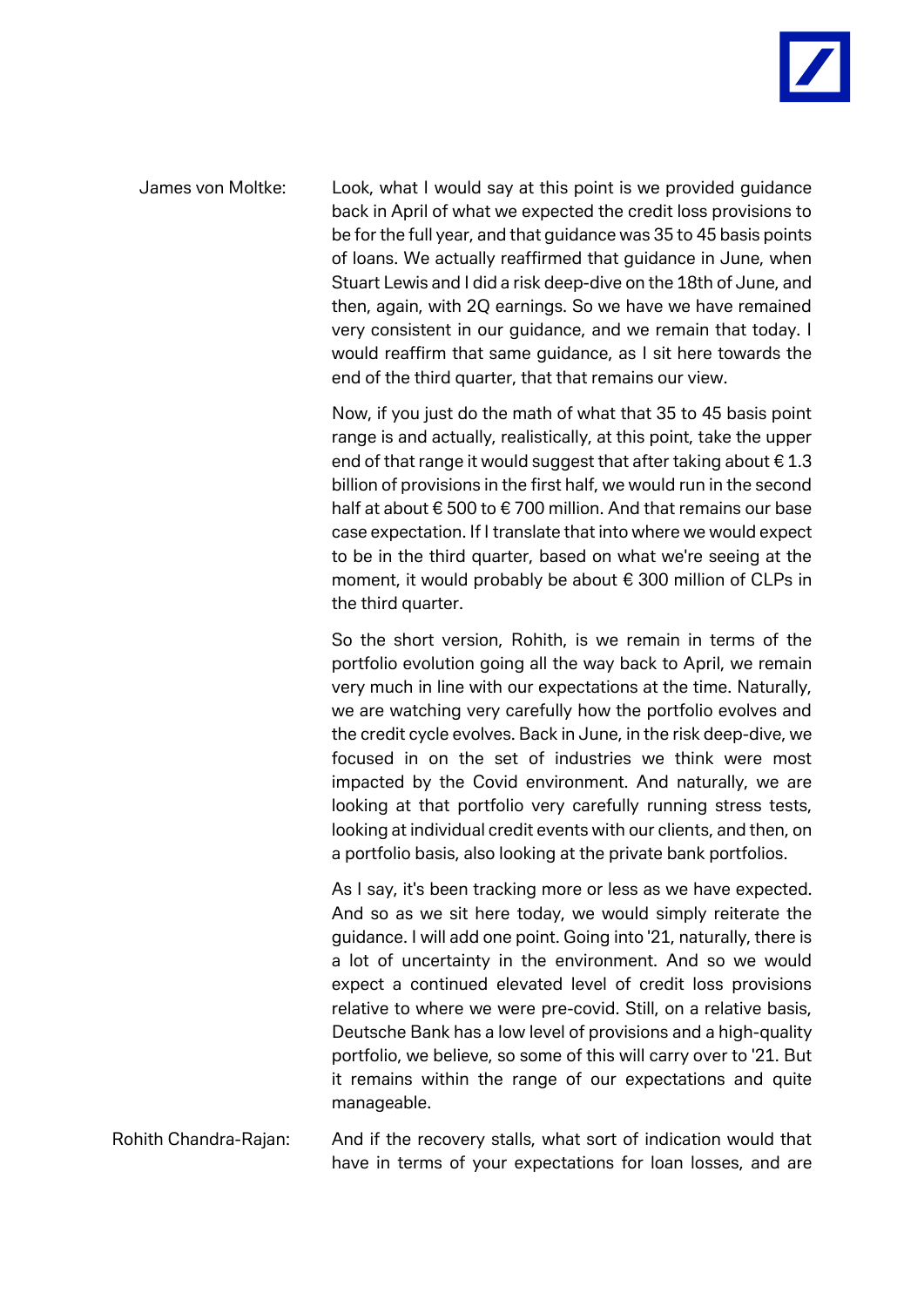

there particular parts of the book that you would be more concerned about?

James von Moltke: Well, that is always hard to say. As I mentioned, we run stress tests, and those stress tests tend to be quite severe in their assumptions. So I don't have any expectation that, even if the recovery stalls, it will look like our stress tests at this point. But naturally, it's prudent to run that and learn from what that analysis tells you.

> I think that the challenge is that the corporate world needs to learn to operate in an environment that is different in terms of capacity utilization and, in an odd way, economic growth to what we were expecting when we started the year. And when I say "in an odd way," we are all seeing this in the statistics. Economic growth, measured against the trough in Q2, is actually higher than we might have expected at this point, and we think it will remain higher than trend for the next couple of years, particularly in our core markets. But naturally, the level of economic activity has declined.

> So we will see how that adjustment takes place. We will see how the impact of fiscal and monetary support but particularly fiscal, in this instance impact our borrowers over time. But again, we are not seeing a significant sensitivity to a softening of expectations around credit.

> I will say, as I said a moment ago or just reiterate we have got our eyes very, very closely on the focused industries and the focused portfolios that we are working to manage, if you like, dynamically through this crisis. But as we sit here today, it remains very much within the range of our expectations.

- Rohith Chandra-Rajan: Thank you. And then, capital we touched on in relation to the CRU earlier. And the CET1 ratio, there was a significant increase in the second quarter, up 42 basis points to 13.3%. I was wondering if you could just talk us through the moving parts and how we should think about the capital ratio through the remainder of this year.
- James von Moltke: Sure. Well, capital has been a fast-moving target this year, given both the environment changes as well as some of the regulatory changes. We think we have given ourselves a very good step-off at the June 30 level of about 13.3% in CET1 terms, very strong step-off into the second half of the year. It's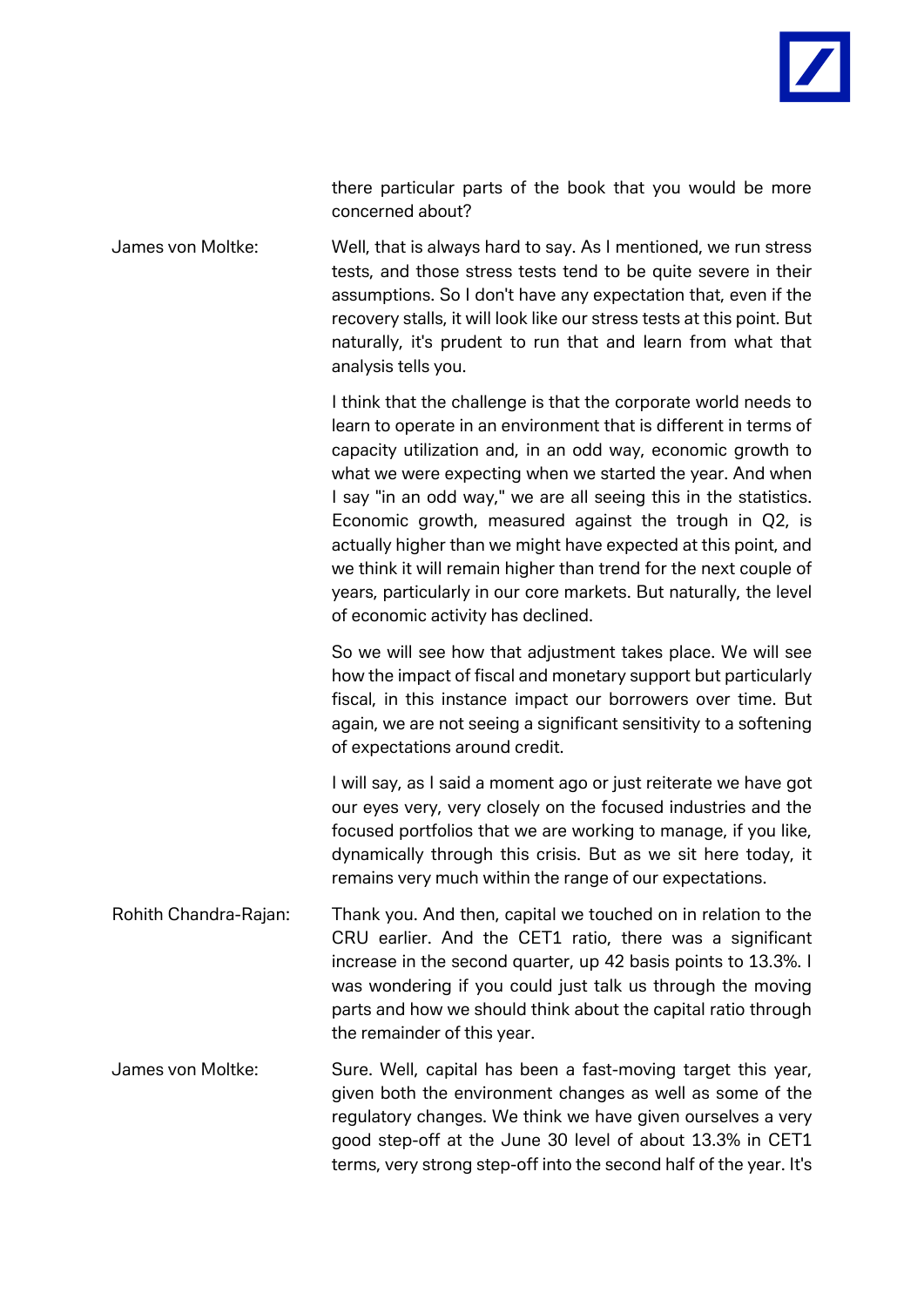given us some capacity to grow loans and support the economy, which has been our intention to do throughout the crisis. And so we are continuing to manage it towards a level that would be above our call it our 2022 targets of 12.5%. We would like to continue to manage our capital above that level, notwithstanding our guidance back in April that we were going to be a little bit more flexible around that floor, given the need to support the economy.

So quite comfortable, and I think given the step-off and the path since then has given us more confidence about that capital path. I will say at this point, the risk to the outlook is the restarting of some of the regulatory dynamics that we faced when we came into the year. So as you know, there was a hiatus of about six months of new letters, new findings in areas like, for example, the targeted review of internal models, or trim. And as that process restarts, we would expect to see some of the headwinds begin to come back into our outlook in the back half of the year. Net-net, we don't know where that lands. There is also the change in the treatment of capitalized intangibles for software that is coming through. So a little bit of uncertainty, if you like, on the regulatory side, but as I say, through the end of the year, we feel we have got a comfortable path to maintain our CET1 level at or above that-- and potentially, considerably above that 12.5% level.

Rohith Chandra-Rajan: And the regulatory stop on dividends is something that hasn't impacted you directly this year, but could you talk a little bit about the path to dividend resumption?

James von Moltke: Absolutely. We did announce, as you say, that that dividend suspension didn't affect us because we announced last July an intention not to pay dividends in respect of the '19 and '20 financial years. But we did indicate at that time and it remains our current expectation that we would restart capital distributions in '22 in respect of the '21 financial year. And we think we are very much on track.

> One part of our restructuring that we announced in July was the way we manage capital and the expectation that we would not only manage capital through the restructuring period, but also build the capital that we need to deal with the regulatory inflation, including Basel III final implementation, and pivot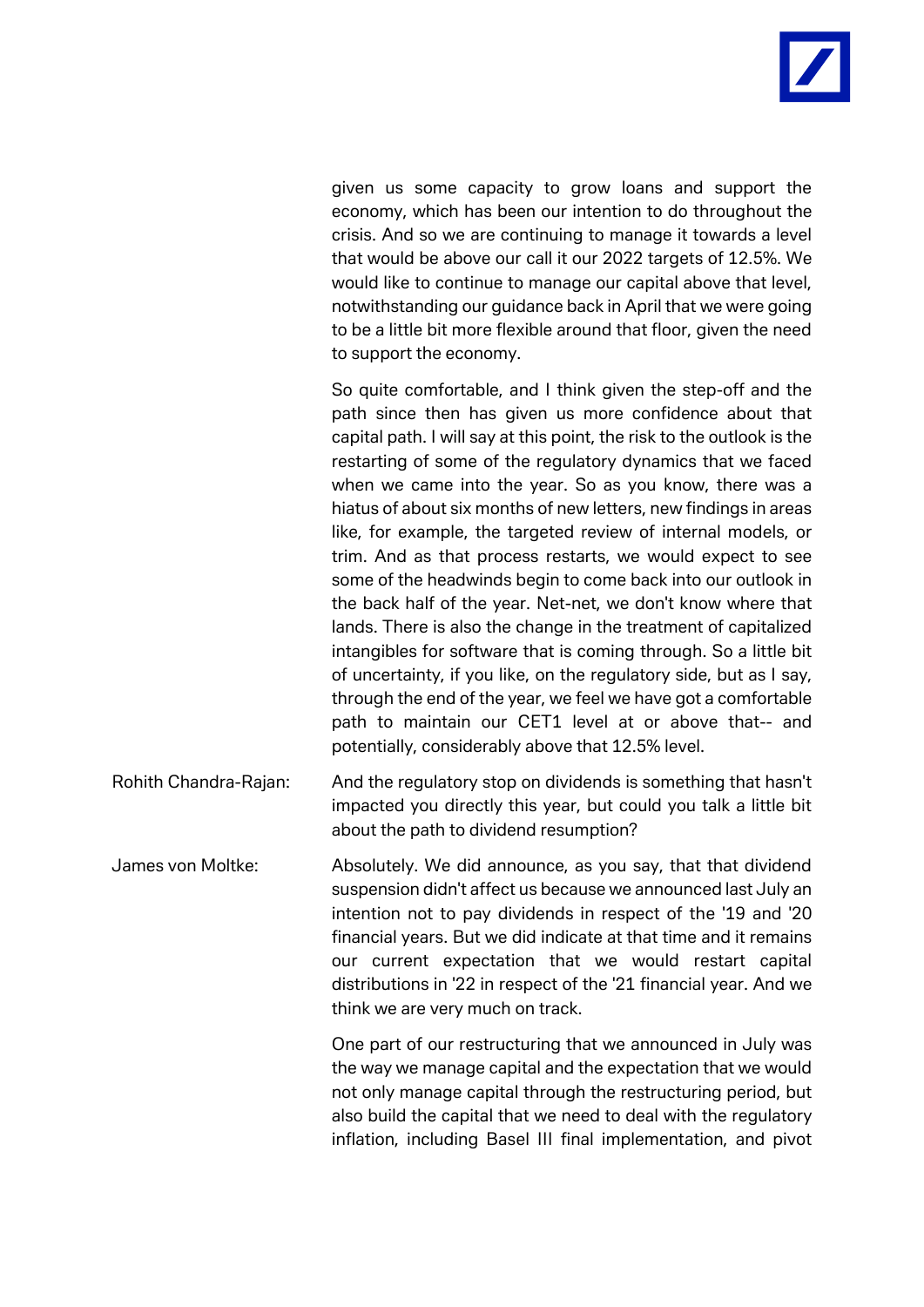

towards distribution to shareholders. We are very focused on that.

I know it was while there was uncertainty about whether we would succeed in our capital objectives and path, particularly in the early six or eight quarters of our restructuring, that wasn't so much on the mind of investors. We have never lost sight of that goal, and absolutely, that remains our intention. And we look forward to advancing the restructuring and getting to that point.

- Rohith Chandra-Rajan: Thank you very much, James. And I think we are going to have to wrap things up there. It's certainly been a very interesting conversation. And so I would really like to thank you for your time today.
- James von Moltke: My pleasure, Rohith. Many thanks for your time and for hosting us today. We're delighted to be here.

Rohith Chandra-Rajan: Thank you.

## *Disclaimer*

*This transcript contains forward-looking statements. Forward-looking statements are statements that are not historical facts; they include statements about our beliefs and expectations and the assumptions underlying them. These statements are based on plans, estimates and projections as they are currently available to the management of deutsche bank. Forward-looking statements therefore speak only as of the date they are made, and we undertake no obligation to update publicly any of them in light of new information or future events.*

*By their very nature, forward-looking statements involve risks and uncertainties. A number of important factors could therefore cause actual results to differ materially from those contained in any forward-looking statement. such factors include the conditions in the financial markets in Germany, in Europe, in the united states and elsewhere from which we derive a substantial portion of our revenues and in which we hold a substantial portion of our assets, the development of asset prices and market volatility, potential defaults of borrowers or trading counterparties, the implementation of our strategic initiatives, the reliability of our risk management policies, procedures and methods, and other risks referenced in our filings with the US securities and exchange commission. such factors are described in detail in our sec form 20-f of 20 march 2020 under the heading "risk factors." copies of this document are readily available upon request or can be downloaded from [www.db.com/ir.](http://www.db.com/ir)*

*This transcript also contains non-IFRS financial measures. For a reconciliation to directly comparable figures reported under IFRS, to the extent such reconciliation is not*